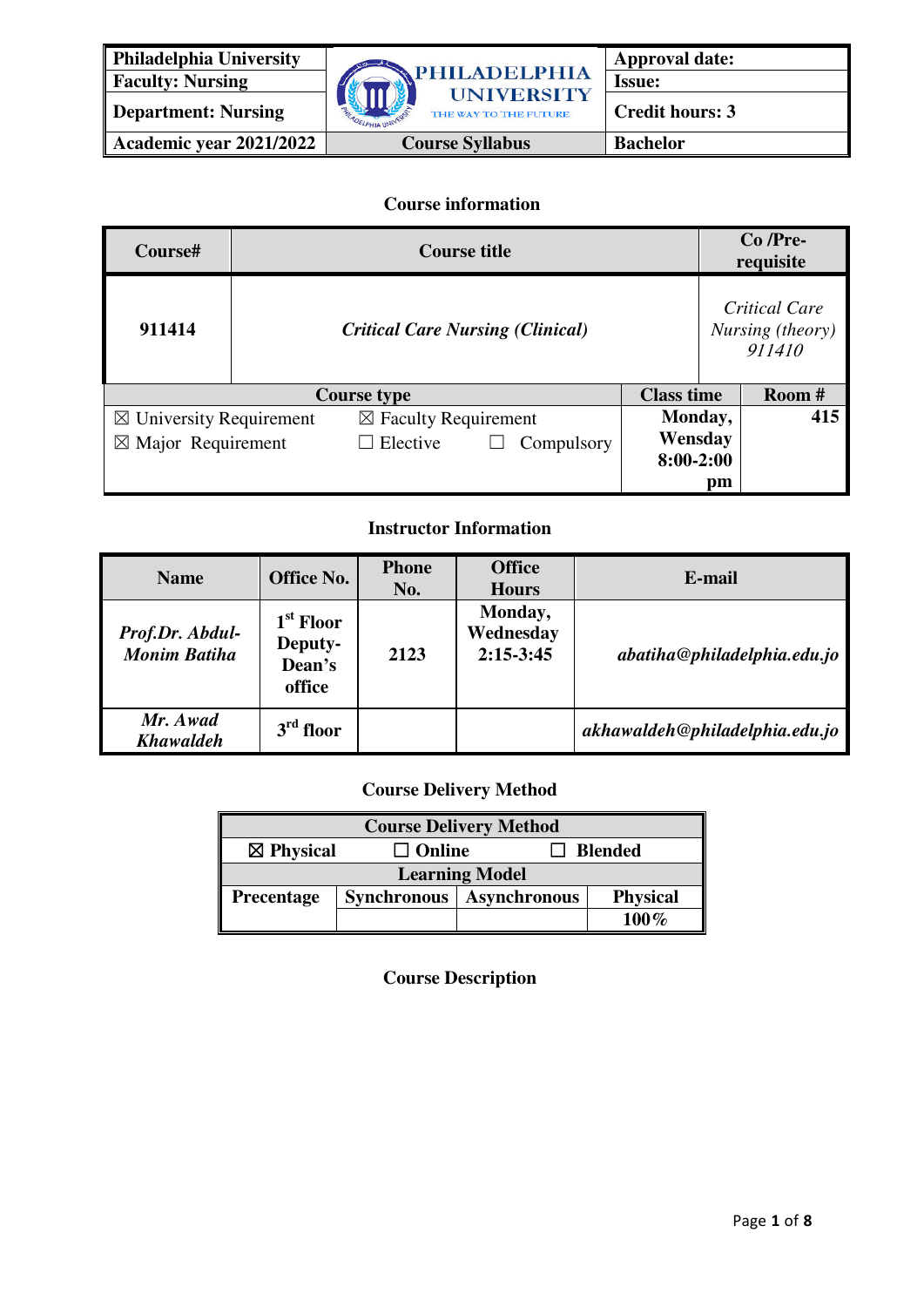This course is designed to provide nursing students with the skills required to care competently and safely of critically ill patients. The emphasis is on providing the student with the clinical practical opportunity to expand their knowledge base and master critical care psychomotor skills associated with assessment and provision of comprehensive nursing care for patient with acute life threatening conditions. In addition, this course focuses on providing the student with the practical knowledge regarding the application of immediate and accurate nursing interventions according to priorities. It enable the students to provide comprehensive nursing care for critically ill patient with different body system alterations, types of invasive devices, and with different types of machines encountered in critical care settings. Nursing process is used as an approach of providing holistic patient care. Critical thinking, clinical judgment, decision making and team work are emphasized in this course.

## **Course Learning Outcomes**

|                         | <b>Number</b>  | <b>Outcomes</b>                                                                                                                                                                                                   | Corresponding<br>Program<br>outcomes |
|-------------------------|----------------|-------------------------------------------------------------------------------------------------------------------------------------------------------------------------------------------------------------------|--------------------------------------|
|                         |                | Knowledge                                                                                                                                                                                                         |                                      |
| 1                       | K1             | Cross link the learned theoretical knowledge<br>gained in lectures with the practical knowledge<br>and skills to build a set evidence based practices<br>prior to involving in real work life upon<br>graduation. | KP1                                  |
|                         |                | <b>Skills</b>                                                                                                                                                                                                     |                                      |
| $\overline{2}$          | S1             | Provide comprehensive nursing care plans for the<br>critically ill patients with the different acute and<br>life-threatening conditions                                                                           | <b>SP1, SP2</b>                      |
| $\overline{\mathbf{3}}$ | S <sub>2</sub> | Demonstrate the ability to assess critically ill<br>patients with different invasive and noninvasive<br>devices & machines.                                                                                       | <b>SP1, SP2</b>                      |
| $\overline{\mathbf{4}}$ | S3             | Demonstrate the routine care for the commonly<br>inserted invasive and non-invasive devices for<br>critical care patients                                                                                         | <b>SP1, SP2</b>                      |
| 5                       | <b>S4</b>      | Demonstrate the ability to integrate the family in<br>the care plan of patients in critical settings.                                                                                                             | <b>SP1, SP2</b>                      |
|                         |                |                                                                                                                                                                                                                   |                                      |
| 6                       | C1             | Analyze research results and it's implication in the<br>area of critical care that relate to current practice.                                                                                                    | <b>CP1, KP3</b>                      |
| $\overline{7}$          | C <sub>2</sub> | Demonstrate an understanding of the commonly<br>used nursing procedures in critical care settings.                                                                                                                | CP <sub>3</sub>                      |

## **Learning Resources**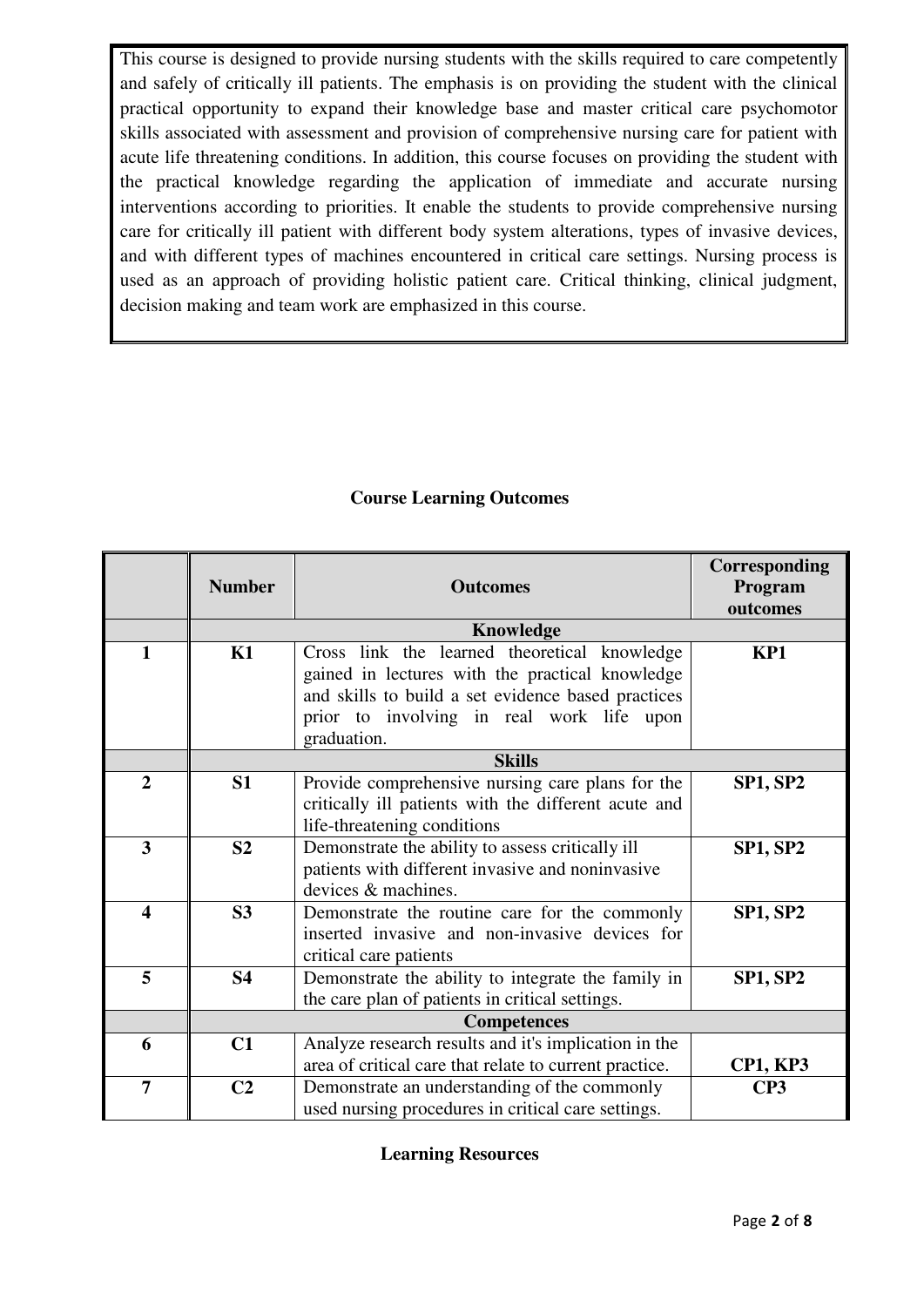| Course textbook              | Wiegand D. and Carlson K. (2005) AACN Procedure Manual for                     |  |  |  |
|------------------------------|--------------------------------------------------------------------------------|--|--|--|
|                              | Critical Care 6 th Edition. Elsevier Saunders, Philadelphia, 2005.             |  |  |  |
| <b>Supporting References</b> | -Patricia Gonce Morton, Dorrie K. Fontaine. (2018). Critical Care              |  |  |  |
|                              | <i>Nursing: A Holistic Approach.</i> $(11^{th}$ . Ed.).: Lippincott Williams & |  |  |  |
|                              | Wilkins                                                                        |  |  |  |
|                              | -AACN Essentials of Critical Care Nursing, Fourth Edition 4th                  |  |  |  |
|                              | Edition, (2019).                                                               |  |  |  |
| Supporting websites          | http://www.healcentral.org/                                                    |  |  |  |
|                              | http://www.americanheart.org                                                   |  |  |  |
|                              | http://library.med.utah.edu/kw/ecg/index.html                                  |  |  |  |
|                              | http://www.uptodate.com                                                        |  |  |  |
| <b>Teaching Environment</b>  | $\boxtimes$ Classroom $\Box$ laboratory $\Box$ Learning platform<br>⊐Other     |  |  |  |

# **Meetings and subjects timetable**

| <b>Week</b>    | <b>Topic</b>                                    | <b>Learning</b><br><b>Method</b>   | <b>Tasks</b> | <b>Learning</b><br><b>Material</b> |
|----------------|-------------------------------------------------|------------------------------------|--------------|------------------------------------|
| $\mathbf{1}$   | Introduction to the course in lab.<br>$\bullet$ | Lab<br>sessions,                   |              |                                    |
|                | Introduction to the course & course syllabus    | discussion,                        |              |                                    |
|                | Introduction to Evaluation criteria & forms     | demonstration                      |              |                                    |
|                | Nursing diagnosis $\&$ nursing care plan for    | and<br>re-                         |              |                                    |
|                | critically ill patient                          | demonstration,                     |              |                                    |
| $\overline{2}$ | revision of physical assessment<br>$\bullet$    | role play<br>and                   |              |                                    |
|                | (cardiac/respiratory/abdomen/vascular/neuro     | modeling,                          |              |                                    |
|                | n)                                              | clinical                           |              |                                    |
|                | Artificial airway<br>$\bullet$                  | practices,                         |              |                                    |
| $3+4+5$        | Mechanical ventilation<br>$\bullet$             | reflection<br>on                   |              |                                    |
|                | pulse oxymetery<br>$\bullet$                    | students',<br>staffs',<br>and      |              |                                    |
| 6              | <b>Foley's catheter</b>                         | patients'                          |              |                                    |
|                | Insertion                                       | practices<br>and<br>behaviors      |              |                                    |
|                | removing                                        | during<br>the                      |              |                                    |
|                | IN and OUT PUT CHRET                            | clinical<br>day,                   |              |                                    |
|                | Wound care                                      | reflection<br>on<br>medical<br>and |              |                                    |
|                |                                                 | nursing rounds                     |              |                                    |
|                |                                                 | clinical<br>in                     |              |                                    |
|                |                                                 | setting,<br>post                   |              |                                    |
|                |                                                 | clinical                           |              |                                    |
|                |                                                 | conference,                        |              |                                    |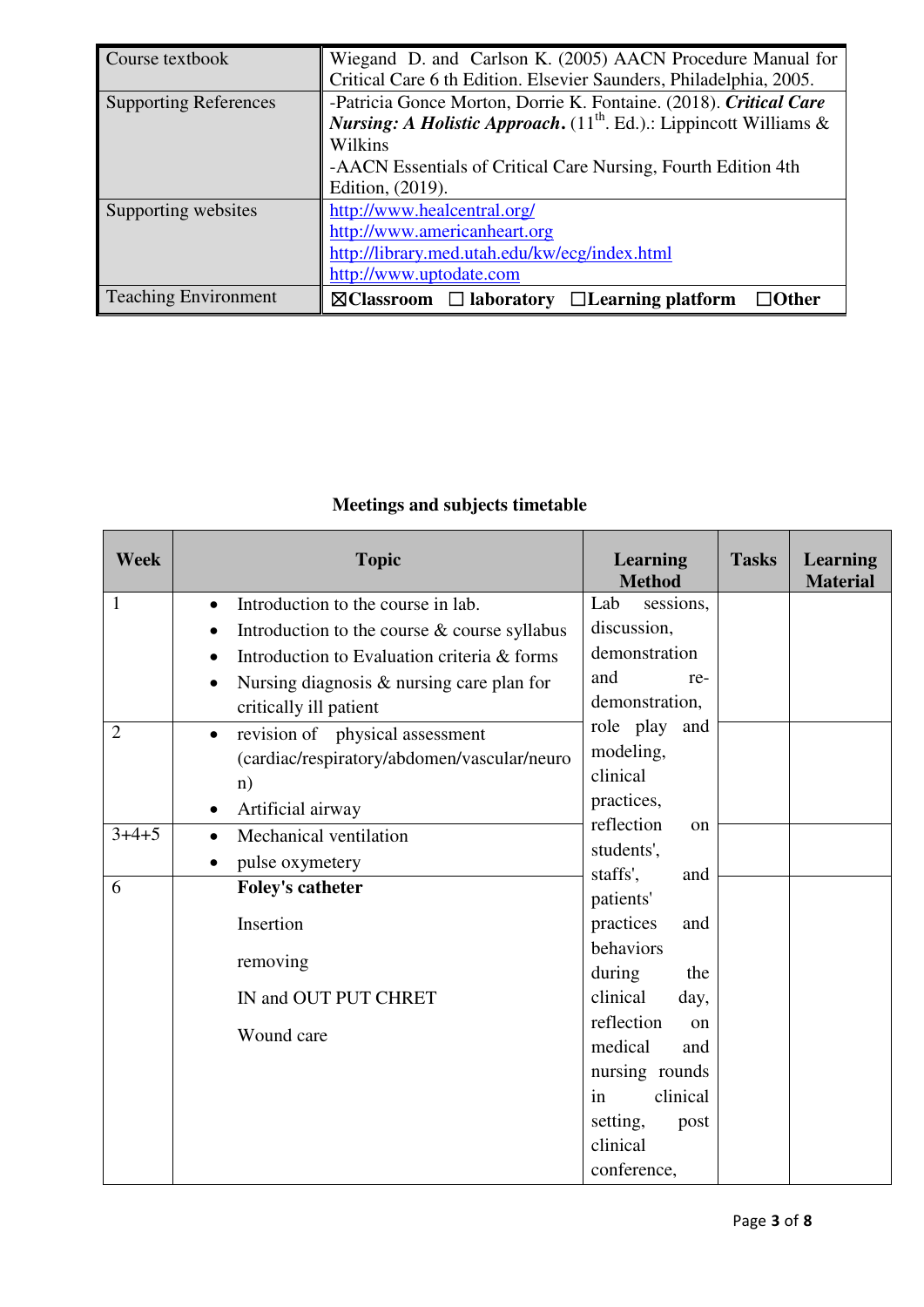|    |                                                            | assignment                      |  |
|----|------------------------------------------------------------|---------------------------------|--|
|    |                                                            | ,seminar<br>and                 |  |
|    |                                                            | quiz, reflection                |  |
|    |                                                            | clinical<br>on                  |  |
|    |                                                            | documents.                      |  |
|    |                                                            |                                 |  |
|    | 7. Midterm exam                                            |                                 |  |
| 8  | ECG (Basics)<br>$\bullet$                                  | sessions,<br>Lab<br>discussion, |  |
| 9  | Clinical case study presentation (pre mid)<br>$\bullet$    | demonstration                   |  |
|    | Cardiac catheterization nursing (care)                     | and                             |  |
|    | Cardiac monitor & Telemetry                                | re-                             |  |
| 10 | Central venous catheter & CVP<br>$\bullet$                 | demonstration,                  |  |
|    | measurement                                                | role play<br>and                |  |
|    | <b>Midterm written examination</b><br>$\bullet$            | modeling,<br>clinical           |  |
| 11 | Care for Unconscious patients and Effect of<br>$\bullet$   |                                 |  |
|    | immobility, and Glasgow Coma Scale                         | practices,<br>reflection        |  |
|    | (GCS)                                                      | on                              |  |
|    |                                                            | students',                      |  |
|    | Artificial pacemaker<br>$\bullet$                          | staffs',<br>and                 |  |
|    | <b>Chest tube Nursing Care</b><br>$\bullet$                | patients'                       |  |
| 12 | Emergency cart & emergency drugs<br>$\bullet$              | practices<br>and<br>behaviors   |  |
|    | Drug dosage calculation<br>$\bullet$                       | during<br>the                   |  |
|    | Lab tests & ABG interpretation<br>$\bullet$                | clinical<br>day,                |  |
| 13 | Cardioversion & defibrillation<br>$\bullet$                | reflection<br>on                |  |
|    | <b>CPR</b><br>$\bullet$                                    | medical<br>and                  |  |
| 14 | <b>Clinical case study presentation (post</b><br>$\bullet$ | nursing rounds                  |  |
|    | mid)                                                       | clinical<br>in                  |  |
|    | Arterial puncture                                          | setting,<br>post                |  |
|    | hemodynamic                                                | clinical                        |  |
|    | patient triage                                             | conference,                     |  |
|    |                                                            | assignment                      |  |
|    |                                                            | ,seminar<br>and                 |  |
|    |                                                            | quiz, reflection                |  |
|    |                                                            | clinical<br>on                  |  |
|    |                                                            | documents.                      |  |
|    |                                                            |                                 |  |
|    |                                                            |                                 |  |
| 15 | <b>Final exam</b>                                          |                                 |  |
|    |                                                            |                                 |  |
|    |                                                            |                                 |  |
| 16 |                                                            |                                 |  |

\* includes: Lecture, flipped Class, project- based learning, problem solving based learning, collaborative learning

Online session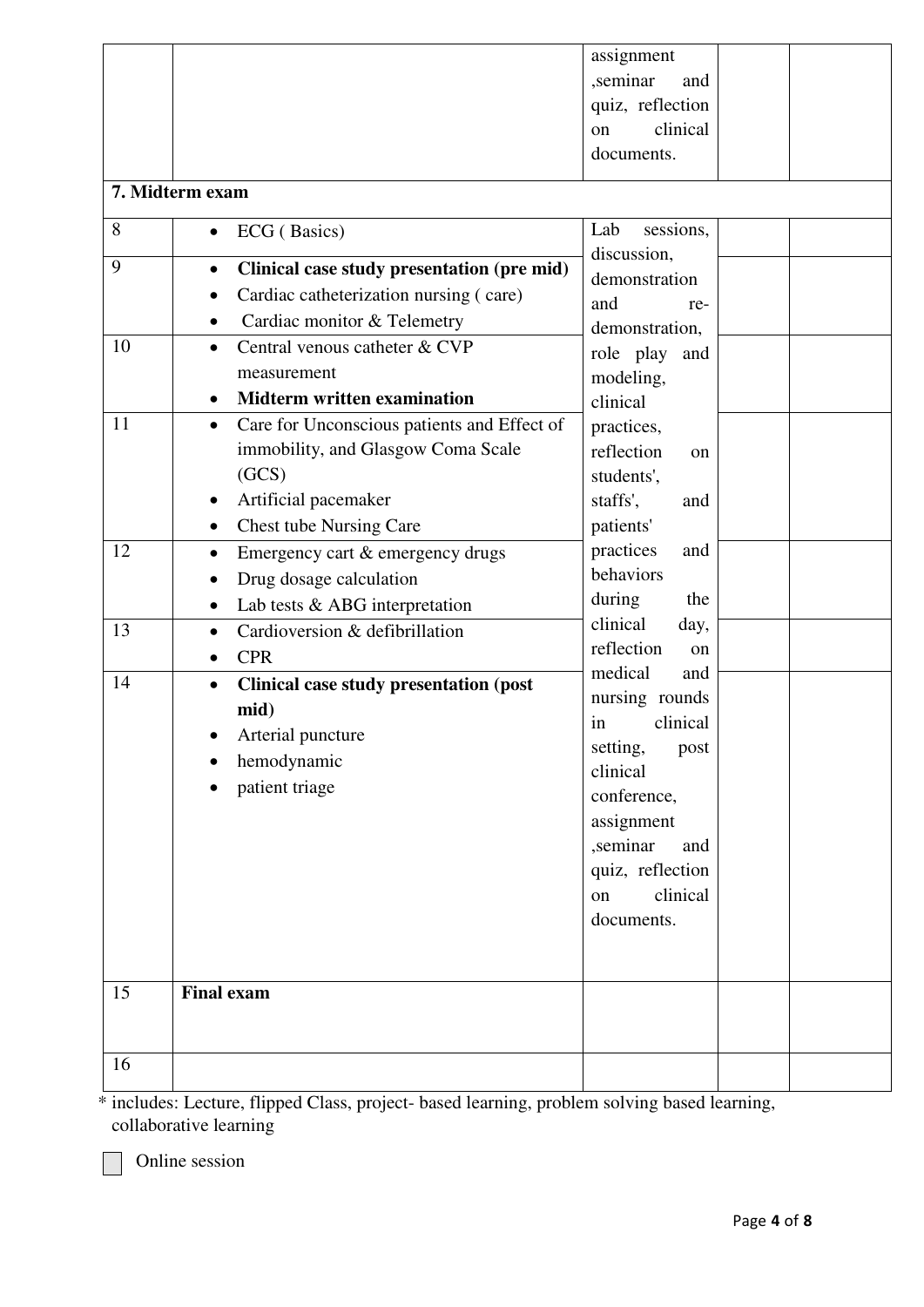# **Course Contributing to Learner Skill Development**

| Using Technology                                                                          |
|-------------------------------------------------------------------------------------------|
| Use data-bases and platforms effectively to support evidence based knowledge and practice |
| <b>Communication skills</b>                                                               |
| Self-reflection, friendliness, confidence, empathy, respect, responsiveness, morality.    |
| Application of concepts learnt                                                            |
| Apply leadership and lifelong learning skills                                             |

## **Assessment Methods and Grade Distribution**

| <b>Assessment Methods</b>    | Grade<br>Weight | <b>Assessment Time</b><br>(Week No.) | <b>Link to Course</b><br><b>Outcomes</b> |
|------------------------------|-----------------|--------------------------------------|------------------------------------------|
| <b>Mid Term Exam</b>         | % 30            | $7th$ week                           | K1, K2, K3                               |
| <b>Various Assessments *</b> | % 30            | <b>Overall course</b>                | S1, S2. S3,                              |
|                              |                 | duration                             | <b>CP1, CP2</b>                          |
| <b>Final Exam</b>            | % 40            | $15th$ week                          | K1, K2, K3                               |
| <b>Total</b>                 | %100            |                                      |                                          |

\* includes: quiz, in class and out of class assignment, presentations , reports, videotaped assignment, group or individual projects.

| <b>Number</b> | <b>Learning Outcomes</b>                        | <b>Learning</b><br>Method* | <b>Assessment</b><br>Method** |
|---------------|-------------------------------------------------|----------------------------|-------------------------------|
|               |                                                 |                            |                               |
| K1            | Cross link the learned theoretical knowledge    | Lab<br>sessions,           | Quiz and                      |
|               | gained in lectures with the practical knowledge | discussion,                | exams,                        |
|               | and skills to build a set evidence based        | demonstration              | demonstration                 |
|               | practices prior to involving in real work life  | and<br>re-                 | presentations,                |
|               | upon graduation.                                | demonstration,             | reports,                      |
|               |                                                 | role play and              |                               |
|               |                                                 | modeling,                  |                               |
|               |                                                 | clinical                   |                               |
|               |                                                 | practices,                 |                               |
|               |                                                 | reflection<br>on           |                               |
|               |                                                 | students',                 |                               |
|               |                                                 | staffs',<br>and            |                               |
|               |                                                 | patients'                  |                               |
|               |                                                 | practices<br>and           |                               |
|               |                                                 | behaviors                  |                               |
|               |                                                 | during<br>the              |                               |
|               |                                                 | clinical<br>day,           |                               |
|               |                                                 | reflection<br>on           |                               |
|               |                                                 | medical<br>and             |                               |
|               |                                                 | nursing rounds             |                               |
|               |                                                 | in<br>clinical             |                               |

| <b>Alignment of Course Outcomes with Learning and Assessment Methods</b> |
|--------------------------------------------------------------------------|
|--------------------------------------------------------------------------|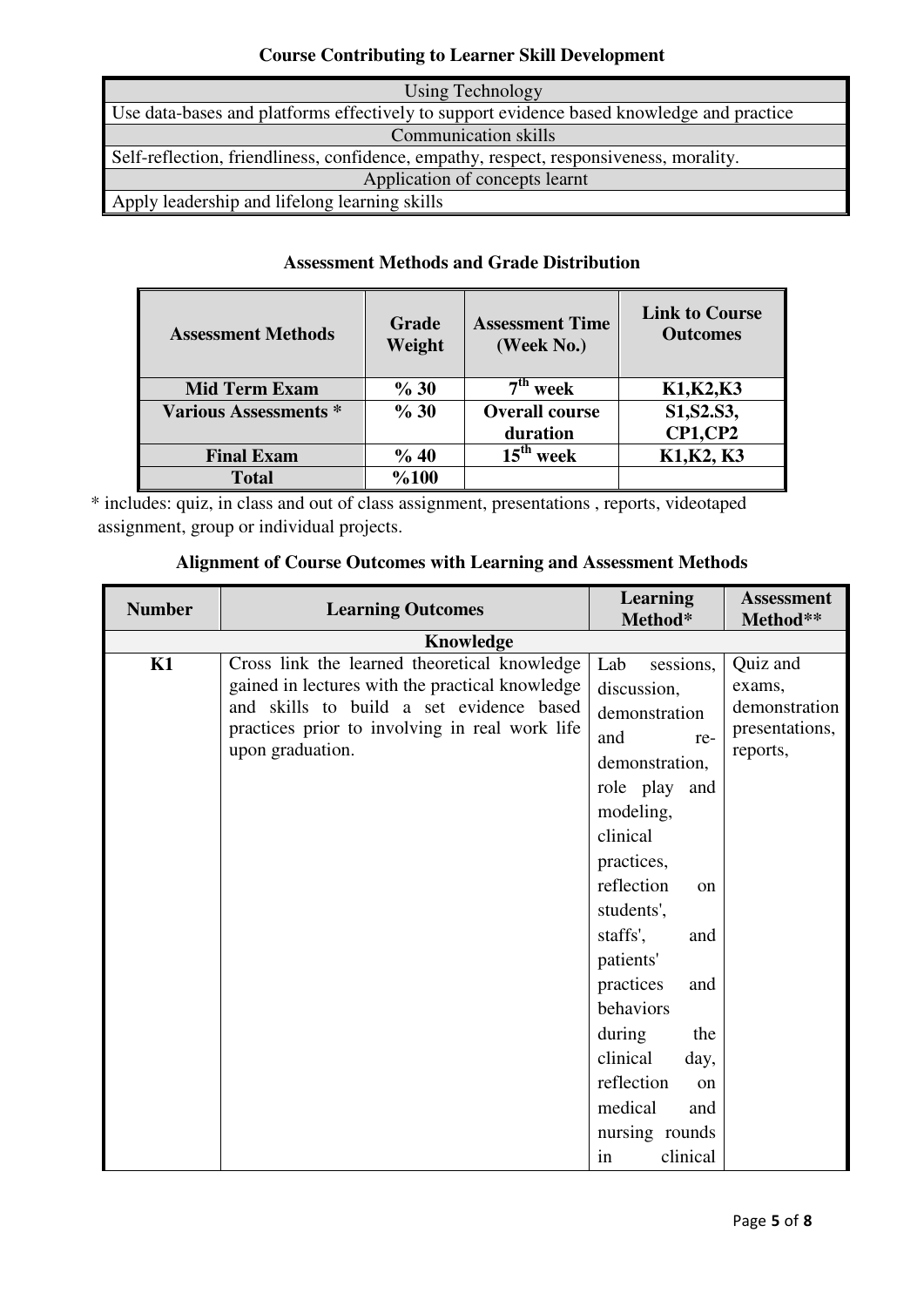|                |                                                                                     | setting,<br>post |                          |
|----------------|-------------------------------------------------------------------------------------|------------------|--------------------------|
|                |                                                                                     | clinical         |                          |
|                |                                                                                     | conference,      |                          |
|                |                                                                                     | assignment       |                          |
|                |                                                                                     | ,seminar<br>and  |                          |
|                |                                                                                     | quiz, reflection |                          |
|                |                                                                                     | clinical<br>on   |                          |
|                |                                                                                     | documents.       |                          |
|                |                                                                                     |                  |                          |
|                | <b>Skills</b>                                                                       |                  |                          |
| S <sub>1</sub> | Provide comprehensive nursing care plans for                                        | sessions,<br>Lab | Individual               |
|                | the critically ill patients with the different                                      | discussion,      | assignment               |
|                | acute and life-threatening conditions                                               | demonstration    |                          |
| S <sub>2</sub> | Demonstrate the ability to assess critically ill                                    | and<br>re-       | Quiz and                 |
|                | with<br>different<br>patients<br>invasive<br>and<br>noninvasive devices & machines. | demonstration,   | exams,                   |
| S <sub>3</sub> | for<br>the<br>the<br>routine<br>Demonstrate<br>care                                 | role play<br>and | demonstration<br>and re- |
|                | commonly inserted invasive and non-invasive                                         | modeling,        | demonstration            |
|                | devices for critical care patients                                                  | clinical         | presentations,           |
| <b>S4</b>      | Demonstrate the ability to integrate the family                                     | practices,       | reports,                 |
|                | in the care plan of patients in critical settings.                                  | reflection<br>on |                          |
|                |                                                                                     | students',       |                          |
|                |                                                                                     | staffs',<br>and  |                          |
|                |                                                                                     | patients'        |                          |
|                |                                                                                     |                  |                          |
|                |                                                                                     | practices<br>and |                          |
|                |                                                                                     | behaviors        |                          |
|                |                                                                                     | during<br>the    |                          |
|                |                                                                                     | clinical<br>day, |                          |
|                |                                                                                     | reflection<br>on |                          |
|                |                                                                                     | medical<br>and   |                          |
|                |                                                                                     | nursing rounds   |                          |
|                |                                                                                     | clinical<br>in   |                          |
|                |                                                                                     | setting,<br>post |                          |
|                |                                                                                     | clinical         |                          |
|                |                                                                                     | conference,      |                          |
|                |                                                                                     | assignment       |                          |
|                |                                                                                     | ,seminar<br>and  |                          |
|                |                                                                                     | quiz, reflection |                          |
|                |                                                                                     | clinical<br>on   |                          |
|                |                                                                                     | documents.       |                          |
|                |                                                                                     |                  |                          |
|                | <b>Competencies</b>                                                                 |                  |                          |
| C1             | Analyze research results and it's implication in                                    | Lecture and      | Individual               |
|                | the area of critical care that relate to current                                    | collaborative    | assignment,              |
|                | practice.                                                                           | learning         | Quiz and                 |
| C <sub>2</sub> | Demonstrate an understanding of the                                                 |                  | exams,                   |
|                | commonly used nursing procedures in critical                                        |                  | demonstration            |
|                | care settings.                                                                      |                  | and re-                  |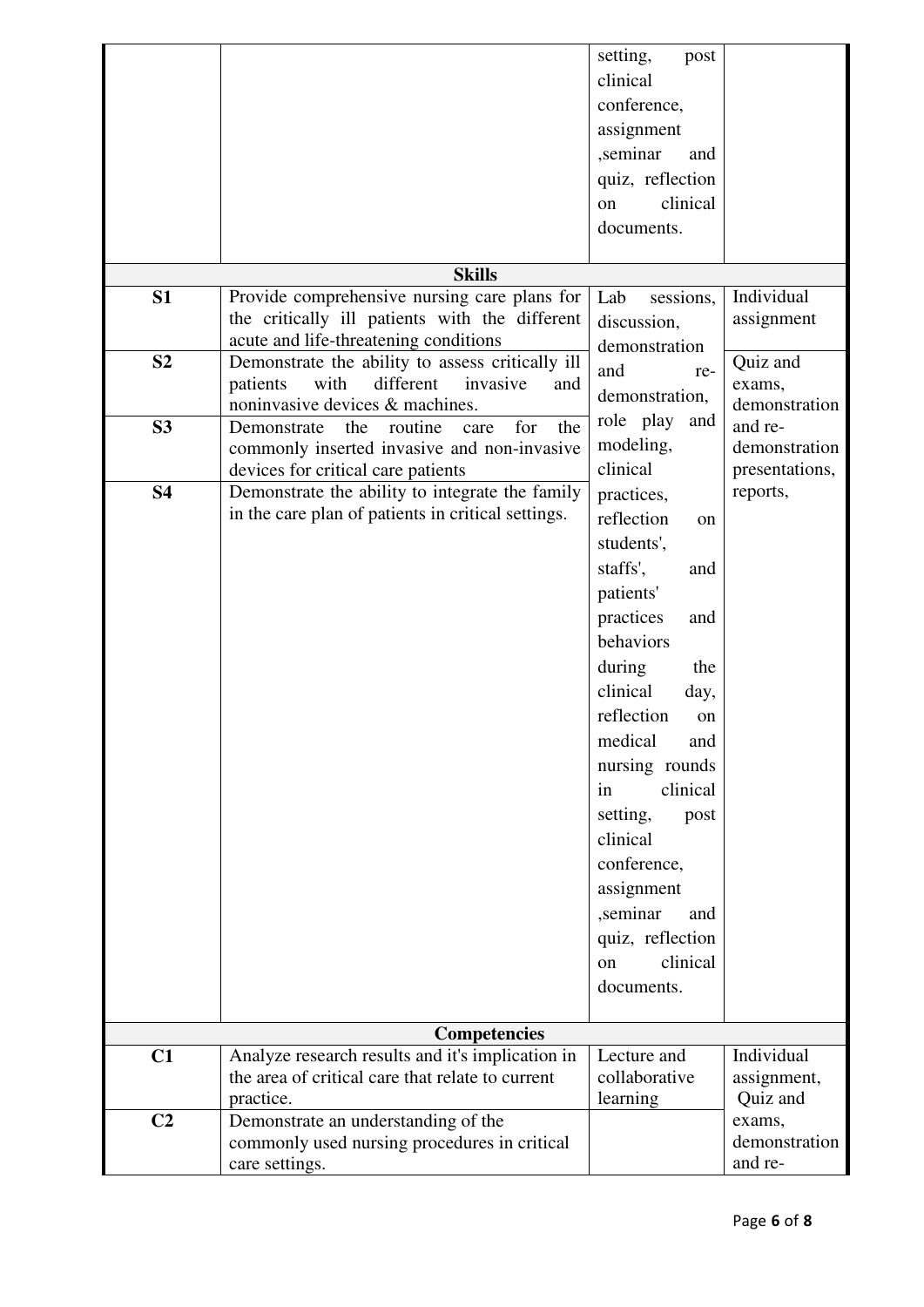- \* includes: Lecture, flipped Class, project- based learning , problem solving based learning, collaborative learning
- \*\* includes: quiz, in class and out of class assignment , presentations , reports, videotaped assignment, group or individual projects.

## **Course Polices**

| <b>Policy</b>        | <b>Policy Requirements</b>                                                       |  |  |  |
|----------------------|----------------------------------------------------------------------------------|--|--|--|
| <b>Passing Grade</b> | The minimum passing grade for the course is $(50\%)$ and the minimum final       |  |  |  |
|                      | mark recorded on transcript is $(35\%)$ .                                        |  |  |  |
|                      | Missing an exam without a valid excuse will result in a zero grade to            |  |  |  |
|                      | be assigned to the exam or assessment.                                           |  |  |  |
| <b>Missing</b>       | A Student who misses an exam or scheduled assessment, for a                      |  |  |  |
| <b>Exams</b>         | legitimate reason, must submit an official written excuse within a               |  |  |  |
|                      | week from the an exam or assessment due date.                                    |  |  |  |
|                      | A student who has an excuse for missing a final exam should submit               |  |  |  |
|                      | the excuse to the dean within three days of the missed exam date.                |  |  |  |
| <b>Attendance</b>    | The student is not allowed to be absent more than $(15\%)$ of the total hours    |  |  |  |
|                      | prescribed for the course, which equates to six lectures days (M, W) and         |  |  |  |
|                      | seven lectures $(S,T,R)$ . If the student misses more than $(15\%)$ of the total |  |  |  |
|                      | hours prescribed for the course without a satisfactory excuse accepted by the    |  |  |  |
|                      | dean of the faculty, s/he will be prohibited from taking the final exam and      |  |  |  |
|                      | the grade in that course is considered (zero), but if the absence is due to      |  |  |  |
|                      | illness or a compulsive excuse accepted by the dean of the college, then         |  |  |  |
|                      | withdrawal grade will be recorded.                                               |  |  |  |
| <b>Academic</b>      | Philadelphia University pays special attention to the issue of academic          |  |  |  |
| <b>Honesty</b>       | integrity, and the penalties stipulated in the university's instructions are     |  |  |  |
|                      | applied to those who are proven to have committed an act that violates           |  |  |  |
|                      | academic integrity, such as: cheating, plagiarism (academic theft), collusion,   |  |  |  |
|                      | and violating intellectual property rights.                                      |  |  |  |

## **Program Learning Outcomes to be assessed in this Course**

| <b>Number</b>   | <b>Learning Outcome</b>                                                                                                                                         | <b>Course Title</b>                                  | <b>Assessment</b><br><b>Method</b>        | <b>Target</b><br><b>Performance</b><br>level                 |
|-----------------|-----------------------------------------------------------------------------------------------------------------------------------------------------------------|------------------------------------------------------|-------------------------------------------|--------------------------------------------------------------|
| SP <sub>1</sub> | Equip students with skills to<br>innovate and deliver high quality<br>care, support clinical decision<br>making, communicate and<br>alleviate error.            | <b>Critical Care</b><br><b>Nursing</b><br>(Clinical) | demonstration<br>and re-<br>demonstration | 80\% of students<br>gets $60\%$ or<br>above of exam<br>marks |
| SP <sub>2</sub> | Enable students to apply the<br>gained nursing care skills,<br>including the physiological,<br>psychological and social integrity<br>of health care recipients. | <b>Critical Care</b><br><b>Nursing</b><br>(Clinical) | demonstration<br>and re-<br>demonstration | 80\% of students<br>gets $60\%$ or<br>above of exam<br>marks |

## **Description of Program Learning Outcome Assessment Method**